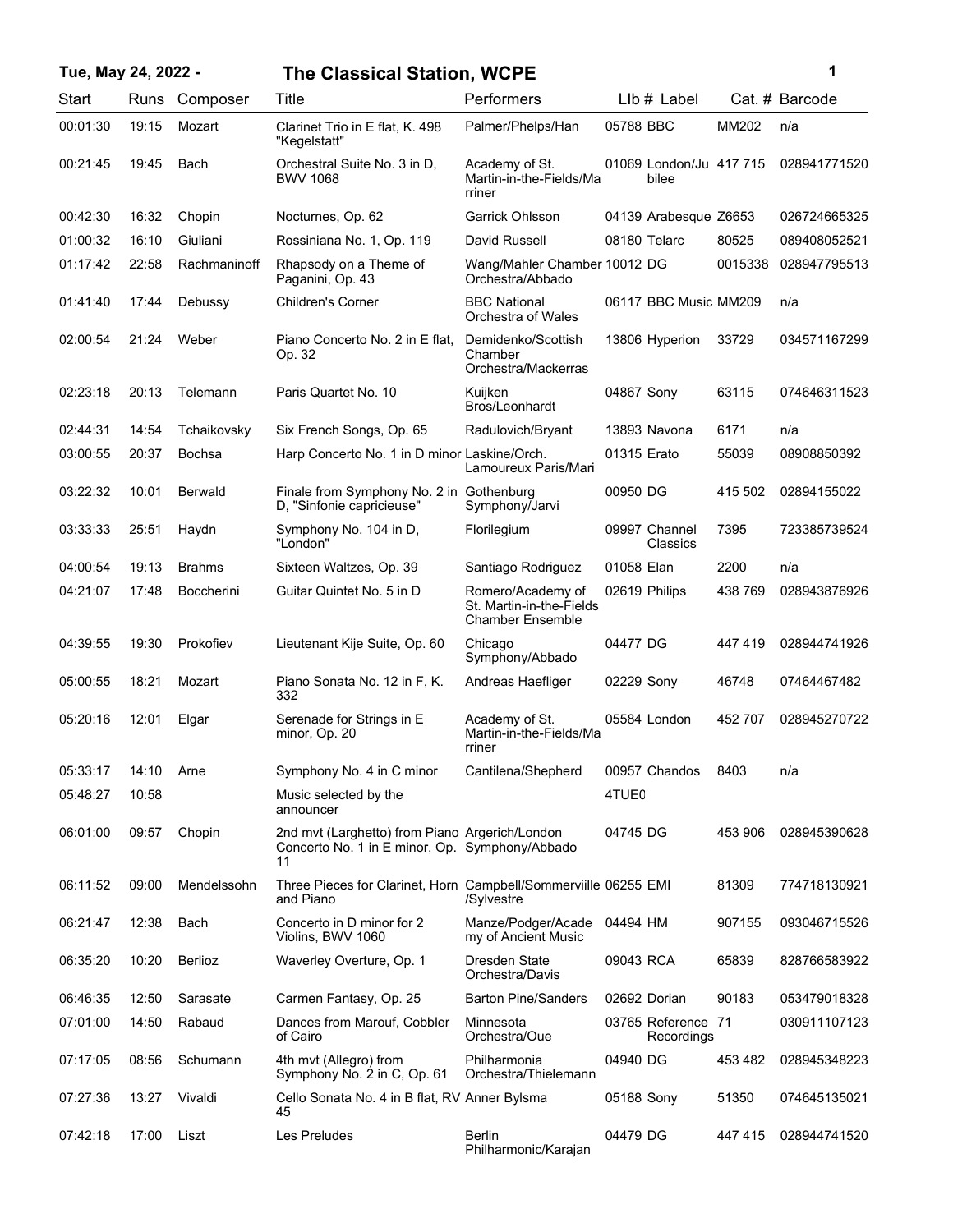| Tue, May 24, 2022 - |       |               | <b>The Classical Station, WCPE</b>                                             |                                                                 |                                     |                    | $\mathbf{2}$               |
|---------------------|-------|---------------|--------------------------------------------------------------------------------|-----------------------------------------------------------------|-------------------------------------|--------------------|----------------------------|
| Start               | Runs  | Composer      | Title                                                                          | Performers                                                      | $Llb#$ Label                        |                    | Cat. # Barcode             |
| 08:00:53            | 05:10 | <b>Bruch</b>  | Scherzo from Symphony No. 1 Gewandhaus<br>in E flat. Op. 28                    | Orch/Masur                                                      | 01646 Philips                       | 420 932            | 028942093225               |
| 08:07:18            | 07:22 | Glazunov      | 1st mvt (Allegro moderato)<br>from Symphony No. 7 in F, Op.<br>77              | Bamberg<br>Symphony/Jarvi                                       | 00887 Orfeo                         | 148 201            | N/A                        |
| 08:15:55            | 12:06 | Schumann, C.  | Three Preludes and Fugues,<br>Op. 16                                           | Sylviane Deferne                                                | 03017 CBC                           | 1078               | 059582107829               |
| 08:30:01            | 15:42 | Beethoven     | Wellington's Victory, Op. 91<br>"Battle Symphony"                              | <b>Bavarian Radio</b><br>Symphony/Maazel                        | 04908 RCA                           | 68471              | 090266847129               |
| 08:46:58            | 06:18 |               | Music selected by the<br>announcer                                             |                                                                 | 4TUE0                               |                    |                            |
| 08:54:31            | 04:54 | Tchaikovsky   | June (Barcarolle) from The<br>Seasons                                          | <b>Barry Douglas</b>                                            | 01766 RCA                           | 7887               | 078635788723               |
| 09:01:15            | 19:17 | Mozart        | Flute Concerto No. 2 in D, K.<br>314                                           | Linde/Linde Consort                                             | 03039 Virgin                        | 61176              | 724356117624               |
| 09:21:47            | 20:03 | Falla         | Four Dances from The<br>Three-Cornered Hat                                     | <b>Berlin Radio</b><br>Symphony/Maazel                          | 04480 DG                            | 447414             | 028944741421               |
| 09:43:20            | 16:03 | Rachmaninoff  | Caprice bohemien, Op. 12                                                       | Royal Liverpool<br>Philharmonic/Petrenko                        | 10902 EMI                           | 79019              | 509996790192<br>0          |
| 10:01:13            | 15:57 | Chabrier      | <b>Pastoral Suite</b>                                                          | Detroit<br>Symphony/Paray                                       | 06937 Mercury                       |                    | 475 6183 028947561835      |
| 10:18:40            | 40:45 | Saint-Saëns   | Symphony in F, "Urbs Roma"                                                     | French National Radio 01831 EMI<br>and TV<br>Orchestra/Martinon |                                     | 62643              | 077776264325               |
| 11:01:15            | 23:12 | Haydn         | Symphony No. 053 in D,<br>"Imperial"                                           | C.P.E. Bach Chamber<br>Orchestra/Haenchen                       | 06397 Berlin<br>Classics            | 1024               | 782124102425               |
| 11:25:42            | 13:01 | Debussy       | <b>Petite Suite</b>                                                            | Argerich/Marton                                                 | 11504 Warner<br>Classics            | 12207              | 08256463 825646312207      |
| 11:39:58            | 04:23 | Elgar         | Elegy for Strings, Op. 58                                                      | New<br>Philharmonia/Barbirolli                                  | 09373 EMI                           | 07777<br>64724 2 3 | D <sub>141515</sub>        |
| 11:45:21            | 13:07 | Schubert      | Rondo in B minor, D. 895                                                       | Faust/Melnikov                                                  | 07191 Harmonia<br>Mundi             | 901870             | 794881798629               |
| 12:00:18            | 09:25 | Chopin        | Barcarolle in F sharp, Op. 60                                                  | Gustavo Romero                                                  | 13254 Koch                          | 7296               | n/a                        |
| 12:10:58            | 16:01 | Handel        | Concerto No. 2 in F for Two<br>Wind Ensembles and Strings                      | Tafelmusik/Lamon                                                | 04925 Sony                          | 63073              | 074646307328               |
| 12:28:14            | 07:15 | Dvorak        | 3rd mvt (Scherzo) from<br>Symphony No. 5 in F, Op. 76                          | Oslo<br>Philharmonic/Jansons                                    | 02225 EMI                           | 49995              | 077774999526               |
| 12:36:59            | 09:26 |               | Music selected by the<br>announcer                                             |                                                                 | 4TUE1                               |                    |                            |
| 12:47:40            | 11:45 | Paganini      | Sonata Concertata in A                                                         | Perlman/Williams                                                | 00945 CBS                           | 34508              | 07464345082                |
| 13:01:15            | 29:06 | Mozart        | Piano Concerto No. 21 in C, K. Pommier/Sinfonia<br>467                         | Varsovia                                                        | 10365 Virgin<br>Classics<br>Digital | 90788              | 075679078827               |
| 13:31:51            | 05:02 | <b>Brahms</b> | Intermezzo in B flat minor, Op. Nicholas Angelich<br>117 No. 2                 |                                                                 | 13160 Warner<br>Classics            | 26389              | 01902956 019029562638<br>9 |
| 13:38:23            | 06:35 | ensel         | Mendelssohn-H 3rd mvt (Romanze) from String Nash Ensemble<br>Quartet in E flat |                                                                 | PV133 Hyperion                      | 68307              | 034571283074               |
| 13:46:28            | 12:57 | Korngold      | Suite from Much Ado About<br>Nothing, Op. 11                                   | Shaham/Previn                                                   | 09407 DG                            | D 105957 n/a       |                            |
| 14:01:15            | 18:42 | Bach          | Orchestral Suite No. 4 in D,<br><b>BWV 1069</b>                                | La Petite<br>Bande/Kuijken                                      | 01924 DHM                           | 77008              | 054727700828               |
| 14:21:27            | 14:15 | Diamond       | Rounds for String Orchestra                                                    | Seattle<br>Symphony/Schwarz                                     | 03828 Delos                         | 3189               | 013491318929               |
| 14:37:12            | 22:14 | Schuncke      | Grand Sonata in G minor, Op.<br>3                                              | Sylviane Deferne                                                | 03017 CBC                           | 1078               | 059582107829               |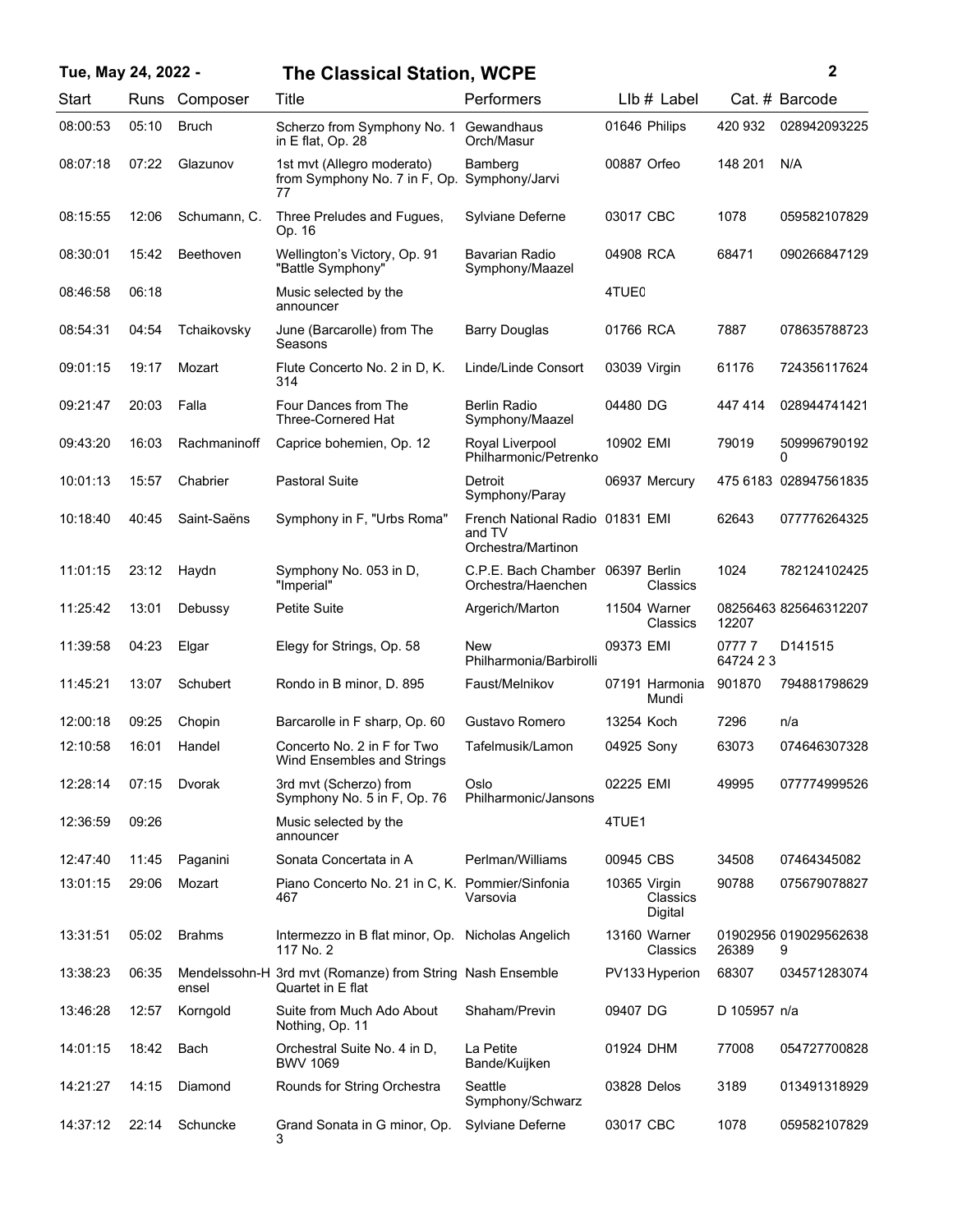| Tue, May 24, 2022 - |       |                  | <b>The Classical Station, WCPE</b>                                       |                                                                     |              |                               |         | 3                     |
|---------------------|-------|------------------|--------------------------------------------------------------------------|---------------------------------------------------------------------|--------------|-------------------------------|---------|-----------------------|
| Start               | Runs  | Composer         | Title                                                                    | Performers                                                          |              | $Llb#$ Label                  |         | Cat. # Barcode        |
| 15:01:16            | 28:22 | Mendelssohn      | Symphony No. 4 in A, Op. 90<br>"Italian"                                 | Orchestra of the Age of 10350 Virgin<br>Enlightenment/Mackerr<br>as |              | Classics<br>Digital           | 90725   | 075679072528          |
| 15:31:08            | 16:38 | <b>Beethoven</b> | Piano Sonata No. 14 in C<br>sharp minor, Op. 27 No. 2<br>"Moonlight"     | Garrick Ohlsson                                                     |              | 04140 Arabesque Z6677         |         | 026724667725          |
| 15:49:16            | 10:13 | Holst            | Japanese Suite, Op. 33                                                   | Ulster<br>Orchestra/Falletta                                        |              | 10962 Naxos                   |         | 8.572914 747313291472 |
| 16:00:44            | 03:30 | Gounod           | Funeral March of a Marionette                                            | Detroit<br>Symphony/Paray                                           |              | 02603 Mercury                 | 434 332 | 028943433228          |
| 16:05:09            | 10:17 | Francoeur        | Cello Sonata in E                                                        | Bailey/Dinnerstein                                                  | 06945 Delos  |                               | 3326    | 013491332628          |
| 16:16:21            | 10:15 | Suppe            | Overture to Poet and Peasant                                             | Cincinnati Pops/Kunzel 00723 Telarc                                 |              |                               | 80116   | N/A                   |
| 16:27:31            | 09:45 | <b>Buxtehude</b> | Trio Sonata No. 3 in A minor,<br>BuxWV 254                               | <b>Boston Museum Trio</b>                                           |              | 05765 Centaur                 | 2391    | 044747239125          |
| 16:38:31            | 09:43 | Williams         | Selections from Close<br>Encounters of the Third Kind                    | Boston Pops/Williams                                                | 08501 Sony   |                               | 70636   | 886977063626          |
| 16:49:09            | 10:00 | Rodrigo          | Three little pieces                                                      | Angel Romero                                                        |              | 04769 RCA Victor 68767        |         | 090266876723          |
| 17:00:24            | 06:14 | Haydn            | 2nd mvt (Andante) from<br>Symphony No. 094 in G,<br>"Surprise"           | London Chamber<br>Orchestra/Warren-Gre<br>en                        | 03331 Virgin |                               | 61235   | 724356123526          |
| 17:07:33            | 04:12 | Chopin           | Mazurka in B flat minor, Op. 24 Mieczyslaw<br>No. 4                      | Horszowski                                                          |              | 09560 Elektra /<br>Nonesuch   | 79264   | 020831435520<br>3     |
| 17:12:40            | 04:42 | Still            | Romance                                                                  | Sierra Winds                                                        |              | 03366 Cambria                 | 1083    | 021475108329          |
| 17:18:17            | 09:44 | Weber            | 1st mvt (Allegro) from Clarinet<br>Quintet in B flat, Op. 34             | Neidich/L'Archibudelli                                              | 02916 Sony   |                               | 57968   | 074645796826          |
| 17:29:16            | 06:39 | Strauss Sr.      | Viennese Good Nature Waltz                                               | <b>Gaudier Ensemble</b>                                             |              | 05554 Hyperion                | 67169   | 034571171692          |
| 17:36:50            | 10:48 | Elgar            | Coronation March, Op. 65                                                 | Royal<br>Philharmonic/Menuhin                                       | 02207 Virgin |                               | 91175   | 075679117526          |
| 17:48:33            | 10:51 | Mozart           | 1st mvt (Adagio - Allegro) from<br>Symphony No. 39 in E flat, K.<br>543  | Academy of St.<br>Martin-in-the-Fields/Ma<br>rriner                 |              | 12803 Philips                 | 422 611 | 028942250222          |
| 18:00:39            | 22:38 | Kraus            | Symphony in C minor                                                      | Cappella<br>Coloniensis/Linde                                       | 09048 WDR    |                               | 174     | 811691011745          |
| 18:24:12            | 05:51 | <b>Bruch</b>     | Scherzo from Symphony No. 3 Hungarian State<br>in E, Op. 51              | Symphony/Honeck                                                     |              | 01272 Marco Polo 8.223104 N/A |         |                       |
| 18:30:58            | 04:22 | Dvorak           | Polonaise from Rusalka                                                   | Czech<br>Philharmonic/Neuman                                        |              | 00181 Supraphon 11 0624       |         | 859691106242<br>5     |
| 18:36:35            | 04:21 | Schubert         | The Erl-King, D. 328                                                     | Murray Perahia                                                      | 13403 Sony   | Classical                     | 66511   | 074646651124          |
| 18:41:51            | 09:31 |                  | Music selected by the<br>announcer                                       |                                                                     | 4TUE1        |                               |         |                       |
| 18:52:17            | 07:08 | Scarlatti, A.    | Sinfonia No. 11 in C for flute<br>and strings                            | Bennett/I Musici                                                    |              | 03998 Philips                 | 434 160 | 028943416023          |
| 19:01:15            | 11:51 | Vivaldi          | Concerto in G for 2 Mandolins,<br>RV 532 (performed on guitar)           | Sollscher/Camerata<br>Bern/Furi                                     | 00437 DG     |                               | 415487  | 028941548726          |
| 19:14:21            | 45:05 | Prokofiev        | Romeo and Juliet: Highlights                                             | Rotterdam<br>Philharmonic/de Waart                                  |              | 02707 Philips                 | 442 278 | 028944227826          |
| 20:01:16            | 34:07 | Franck           | Symphony in D minor                                                      | Detroit<br>Symphony/Paray                                           |              | 04085 Mercury                 | 434 368 | 028943436823          |
| 20:36:38            | 15:23 | Zelenka          | Capriccio No. 1 in D                                                     | Camerata<br>Bern/Wijnkoop                                           |              | 11328 Archiv<br>Produktion    | 423 703 | 028942370326          |
| 20:53:16            | 06:03 | Beethoven        | Finale from Piano Sonata No.<br>17 in D minor, Op. 31 No. 2<br>"Tempest" | Maurizio Pollini                                                    | 01922 DG     |                               | 427 642 | 028942764224          |